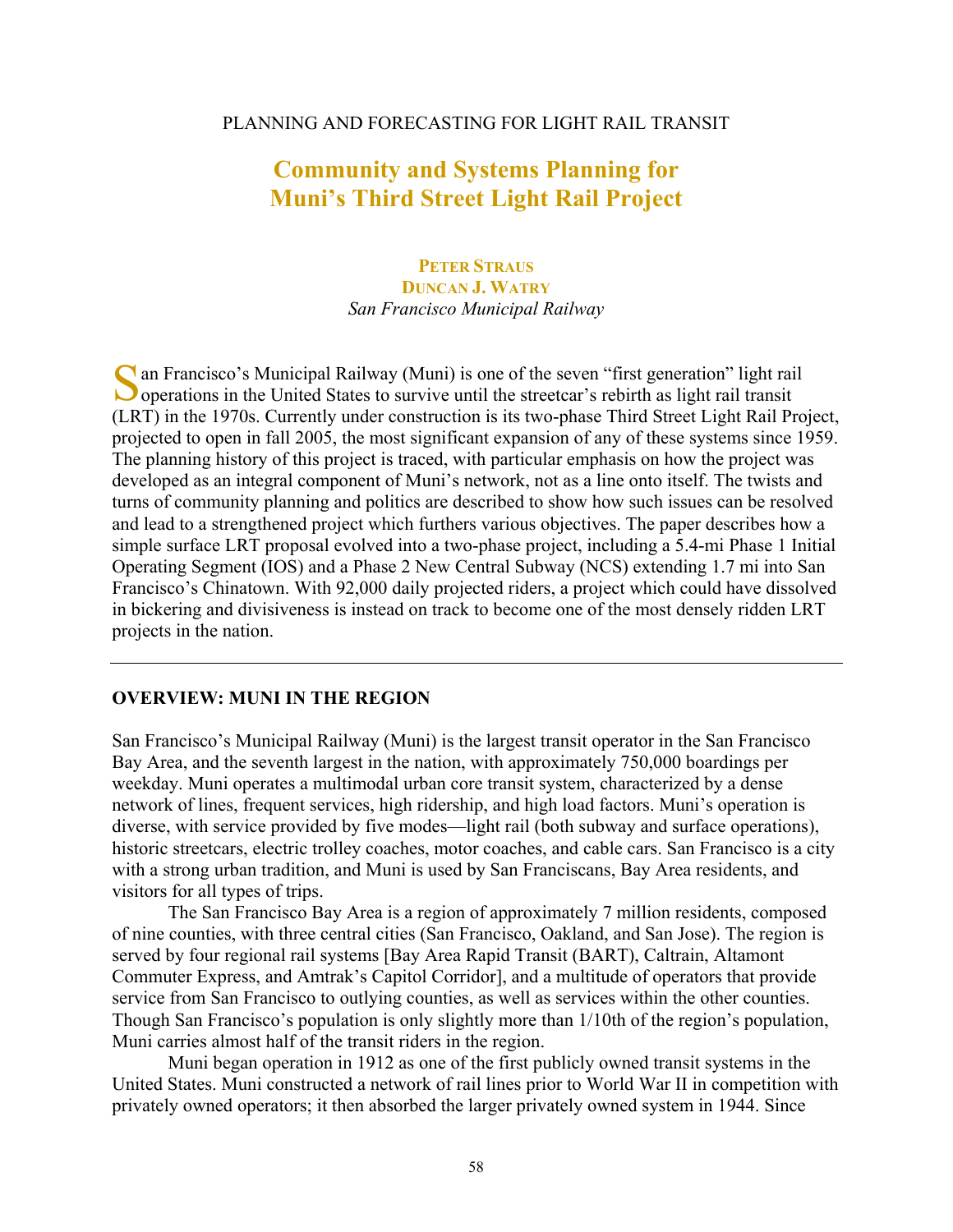then, Muni has experienced many of the same forces as other transit systems in the nation, including retrenchment of much of the rail network in the 1940s and 1950s, and replacement of much of that network by diesel buses and electric trolley coaches. Muni managed to retain a core five-line streetcar system into the 1970s, largely due to significant tunnel and reserved right-ofway running, and Muni maintained the largest electric trolley coach network in the nation. Muni's streetcar system was modernized with a downtown subway and new light rail vehicles (LRVs) in the late 1970s, and was extended several times in the 1980s and 1990s.

In contrast to most other large city transit systems, Muni remains a department of the city and county of San Francisco. Some governance changes resulting from the passage of Proposition E in 1999 have given Muni some measure of independence in administrative matters, and the proposition established performance measures for Muni to meet in a variety of areas.

### **SYSTEM AND NETWORK**

Properly, one does not set out to plan for light rail; one designs a transit network and the needs of the network will identify the need for higher capacity services, which might appropriately be served by light rail. Carried further, it is as important to consider the design of the bus portions of the network as the rail line itself; success or failure will be determined by the functioning of the transit system as a whole, not by a light rail line in isolation.

In the case of San Francisco, transit service was restructured in the 1980s along multidestinational principals to form a modified radial grid system of routes. The nature of San Francisco's geography, with a downtown skewed to the northeast corner of a peninsula, and the absence of a single rectilinear grid precluded consideration of a pure grid system of routes. Instead, the restructured system of the 1980s consists of a reduced number of radial trunk lines, and an expanded system of circumferential (usually L-shaped) and, usually further from downtown, north–south and east–west cross-town lines. [Figure 1 g](#page-2-0)ives a schematic representation of San Francisco's radial grid transit network.

A number of rail lines served the middle southwest-to-northeast "slice" of the network: in counterclockwise order, (1) the N-Judah Sunset District light rail line, (2) the K, L, and M Twin Peaks corridor light rail lines, and (3) the BART Mission Street corridor rapid transit line. Two additional principal corridors existed which served concentrated volumes of demand, reinforced by the nature of the radial grid, but served entirely by buses: (1) the east–west Richmond corridor in the city's northern area centered on Geary Street, and (2) the north–south Bayshore-Third Street corridor along the eastern portion of the city, naturally intersecting Market Street and connecting to the also heavily traveled Chinatown–North Beach corridor north of the central business district (CBD).

#### **PROPOSITION B AND SYSTEMS PLANNING**

In the 1980s, state law in California encouraged several metropolitan areas to turn to a countywide sales tax as a way to finance transit system improvements. In San Francisco, such a sales tax measure appeared on the ballot as Proposition B in 1989. The package of projects to be funded from Proposition B was assembled by a citizens' task force, and stressed systems planning and what was then about \$900 million in capital funding for major corridor projects,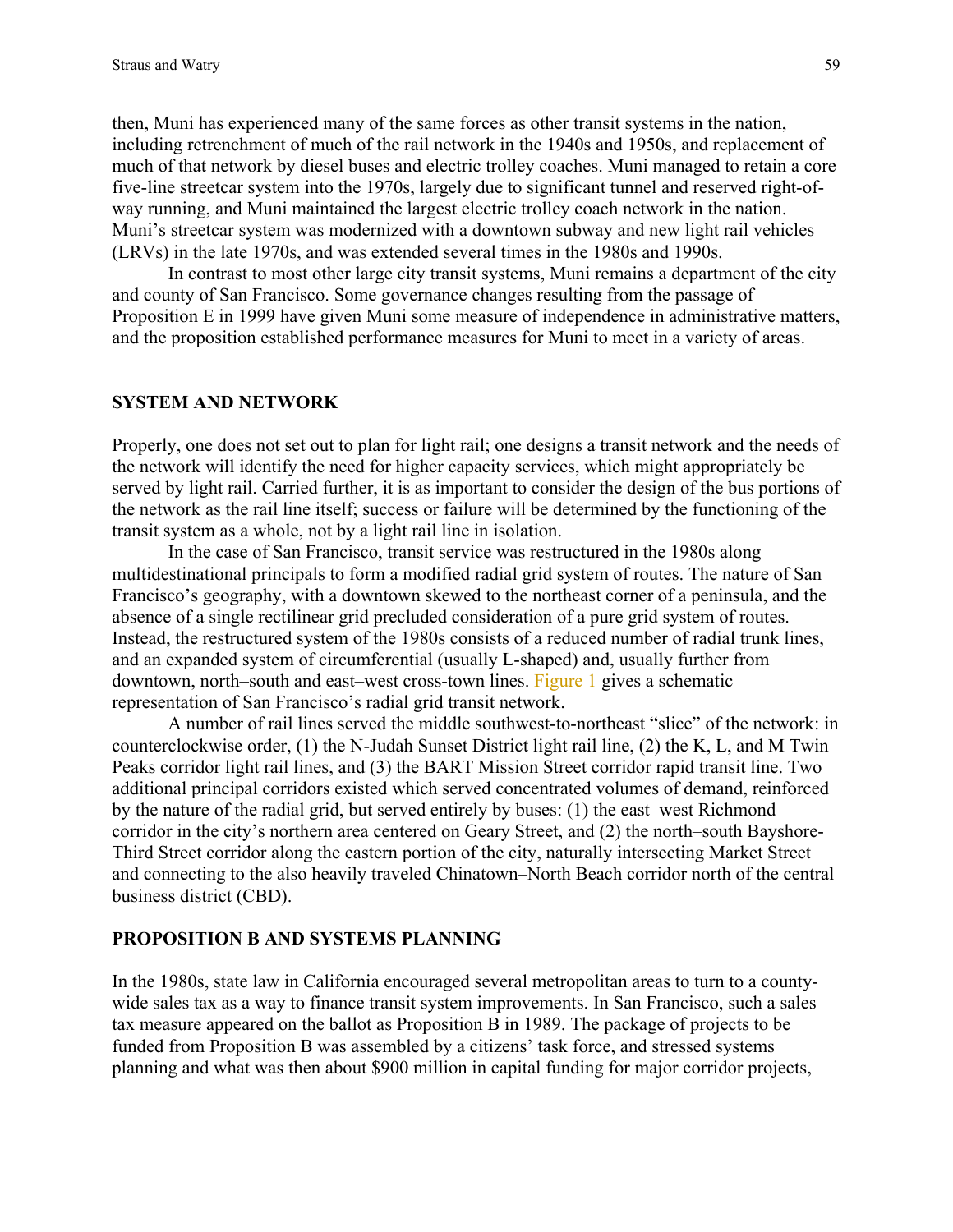<span id="page-2-0"></span>

**FIGURE 1 Conceptual framework for San Francisco's multidestinational modified radial grid route network.**

specifically for the Geary and Bayshore corridors, with Chinatown–North Beach a secondary priority.

Systems planning studies in the early 1990s confirmed the appropriateness of light rail to either corridor, but community support was far stronger in the city's southeastern communities, and ensured that first priority be given to a Bayshore–Third Street corridor project.

Systems planning was intended to first confirm the viability of each corridor for further project development, and to identify what alternatives should be carried forth. The Bayshore Systems Study examined three classes of project for this corridor (*1*):

- Bus-only alignments,
- Light rail surface projects on a Third Street alignment, and
- Light rail rapid transit projects on a shared Caltrain alignment.

Bus rapid transit (BRT) had not yet been invented, at least not in the United States, so there was no full BRT alternative studied. The bus alternatives included both diesel and trolley bus variants, and were retained as a TSM (Transportation Systems Management) alternative to be carried through the final environmental impact study (EIS) and environmental impact review (EIR). However, there was no enthusiasm in the very involved Bayshore neighborhoods for a long-term, bus solution.

Third Street is, however, paralleled by the Caltrain commuter rail service between San Francisco and San Jose (now extended to Gilroy), and the fact that this was a four-track alignment in the city with only two tracks in use made it a very attractive alignment for a high speed light rail or true rapid transit type alignment. However, there are four tunnels in the city, only one of which was ever bored through for more than two tracks.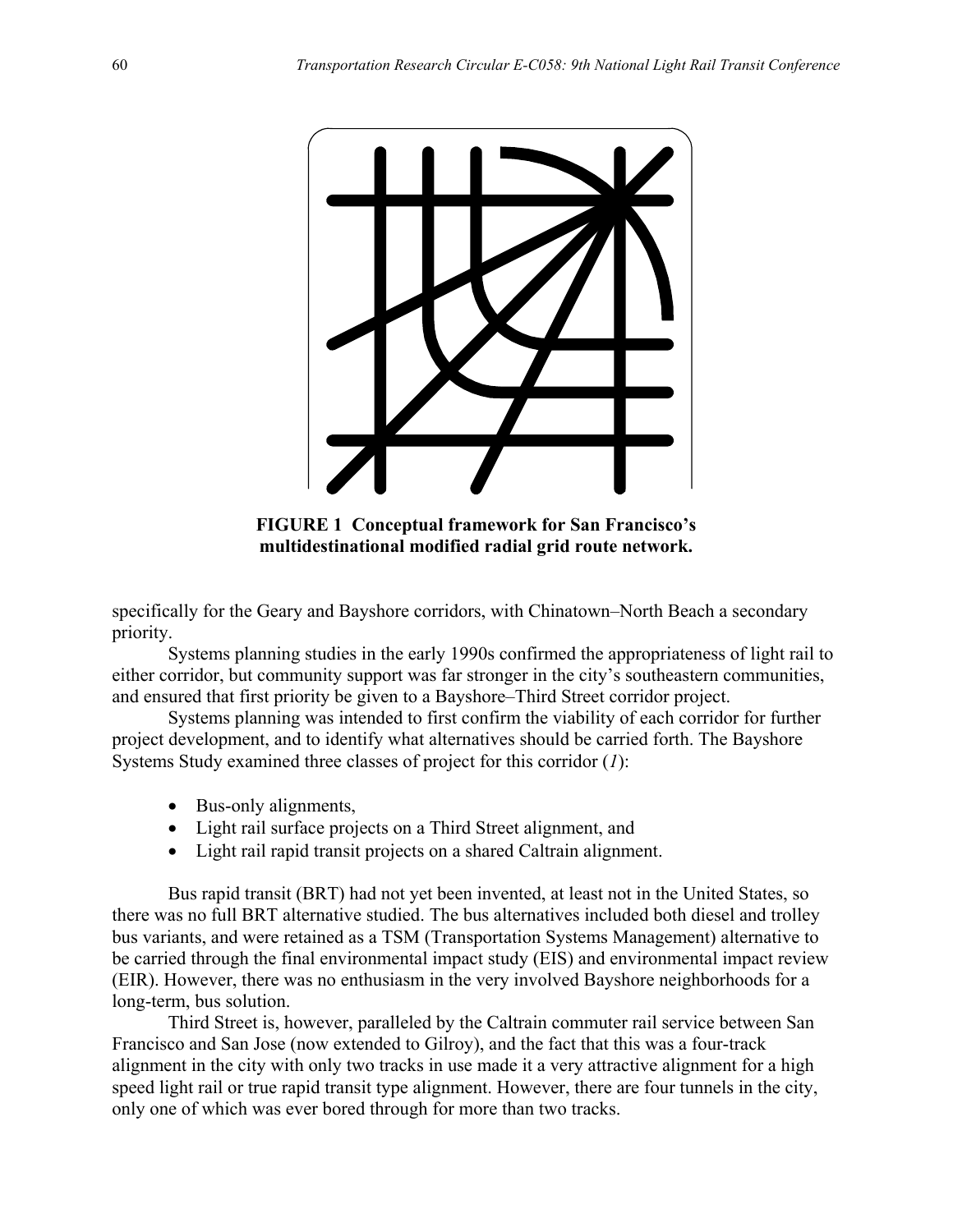Various factors led to the eventual dropping of the Caltrain alternatives in favor of a Third Street surface line, one with relatively close station spacing at that:

• Shared use of Caltrain tunnels proved hopelessly complex to the point of infeasibility, primarily because of FRA and California Public Utilities Commission issues concerning train compatibility from a safety perspective.

• Constructing new bores for Muni was fiscally infeasible using available funds, which was necessary for near-term implementation (as explained below).

• Access to stations would neutralize any benefits of rapid transit speeds and result in longer travel times for residents than current bus service and the surface light rail transit (LRT) options.

• San Francisco is a physically small, compact area. Frequent stops—or a residual bus service—were necessary to retain transit service viability in this dense corridor relatively close to downtown San Francisco.

• Community pride wanted a service which would be close and accessible to all (and still, of course, unobtrusive).

At the end of systems planning, alternatives to be carried forward were the no-build alternative, a TSM bus alternative, and variations of a Third Street surface alignment, with a median right-of-way throughout the corridor.

### **GEARY STREET AND FOUR CORRIDORS PLAN**

Systems planning for the Bayshore–Third Street corridor in mid-1993 was immediately followed by systems planning for Geary Street, the other first priority corridor included in Proposition B. While a full description of this process is beyond the scope of this paper, it is significant that two alternatives identified were (1) a surface alignment feeding onto Muni's surface Market Street tracks downtown, those intended for the F-Market Street and Wharves vintage line, and (2) a subway–surface line that would run in a subway east of Laguna Street and serve downtown in a subway that would thread it's way down Geary, cross over the two-level Market Street subway in a shallow tunnel at Third and Kearny Streets, and continue south of Market (*2*).

But Proposition B contained only enough local funds to build one corridor, so both Geary and Third Street could not proceed. On Geary, community opinion had never coalesced sufficiently around any alternative to generate political momentum to move a project forward. Though there was strong support for the light rail alternative among transit advocates, neither the residential nor the business community in the neighborhoods had gotten together strongly behind the project.

In the Third Street corridor, community support was building for light rail, partially due the transportation improvements that would be realized, and partially as a community development strategy for a neighborhood that had traditionally felt bypassed by much of the city's development boom and rising incomes. Political and community support for Third Street ultimately caused the Third Street project to be moved forward as the corridor that would be built first.

In this same period, the San Francisco County Transportation Authority initiated a "Four Corridors" planning effort to tie together the Bayshore, Geary, and eventual Chinatown and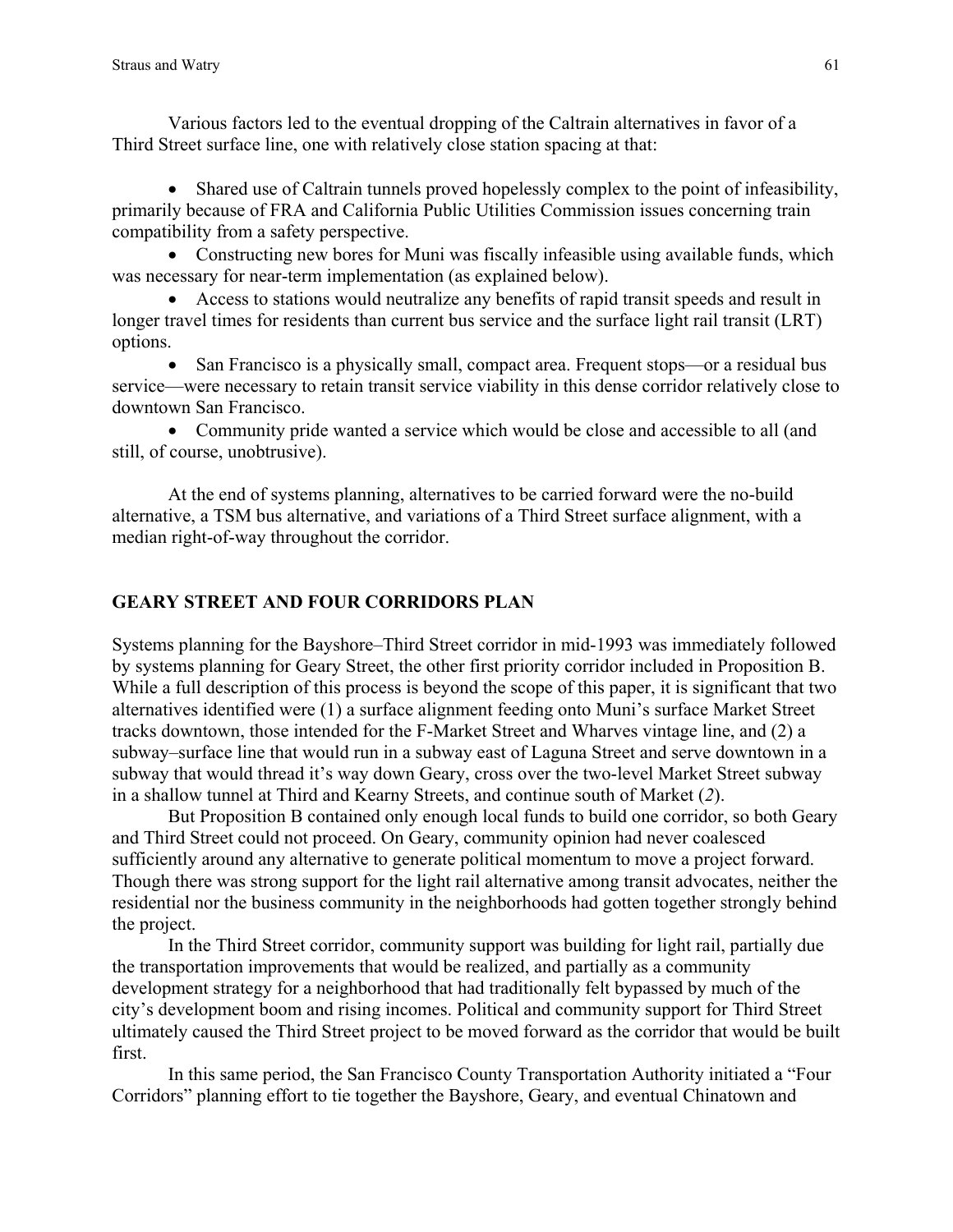possible Van Ness corridors in spring 1994, paralleling the Geary study. The eventual recommendation endorsed a concept put forth by Muni that the Geary subway–surface concept could connect to a north–south trunk at Geary and Stockton Streets, which would eventually serve Chinatown, and after crossing Market could surface and connect to the proposed Third Street line (*3*).

## **COMMUNITY ISSUES**

Project planning in any American city in the last decades of the 20th century or the start of the 21st is a partnership between the agencies of government, including the transit agencies, and the communities served. Local community activism is probably more highly developed in San Francisco neighborhoods than in many jurisdictions, and planning for the Third Street project inevitably took place in this turbulent fishbowl environment. Transportation goals were perhaps most obvious, but hardly the only expectation placed on the project.

### **Jobs, Jobs, Jobs**

The central community served by the Third Street Light Rail Project is Bay View–Hunter's Point, a politically astute community, yet one plagued by high unemployment, gang activity, and physical deterioration. If there was an economic boom underway, it had bypassed Bay View. While Third Street forms the axis of the community, numerous storefronts are vacant or marginal, community services such as groceries and supermarkets are few, and general retail is almost nonexistent. Activists saw the light rail project as a catalyst for the community, and one that would not only bring a brief influx of jobs during construction, but one that could provide job training to make residents more competitive in the open job market long after the line was built, as well as bring economic revitalization—and jobs—to the community as a whole. Transportation improvements were not enough; the goal was transit-oriented development along Third Street (but without residential displacement)—and jobs.

### **Make Bay View Part of the City**

Through the 1970s, the economic, social, and racial isolation of Bay View–Hunter's Point (after the city's other major African American community was obliterated by the bulldozer of 1950s style "redevelopment") was mirrored by the structure of transit service. The 15-Third served the corridor, but most "cross-town" services were only interrupted feeders and failed to connect the eastern portion of the city with other areas. Restructuring in the early 1980s remedied much of this isolation, but travel times remained long and the perception of isolation remained. A strong community goal was for a Third Street LRT to physically interconnect the community's trunkline with the rail fabric which interwove San Francisco's other neighborhoods, with the strong belief that this would bring customers and pedestrians to a revitalized Bay View core.

### **The Push of Politics**

The hope, or rather the expectation, that the light rail project could precipitate an economic transformation naturally found its champions on the local political scene. Given that the San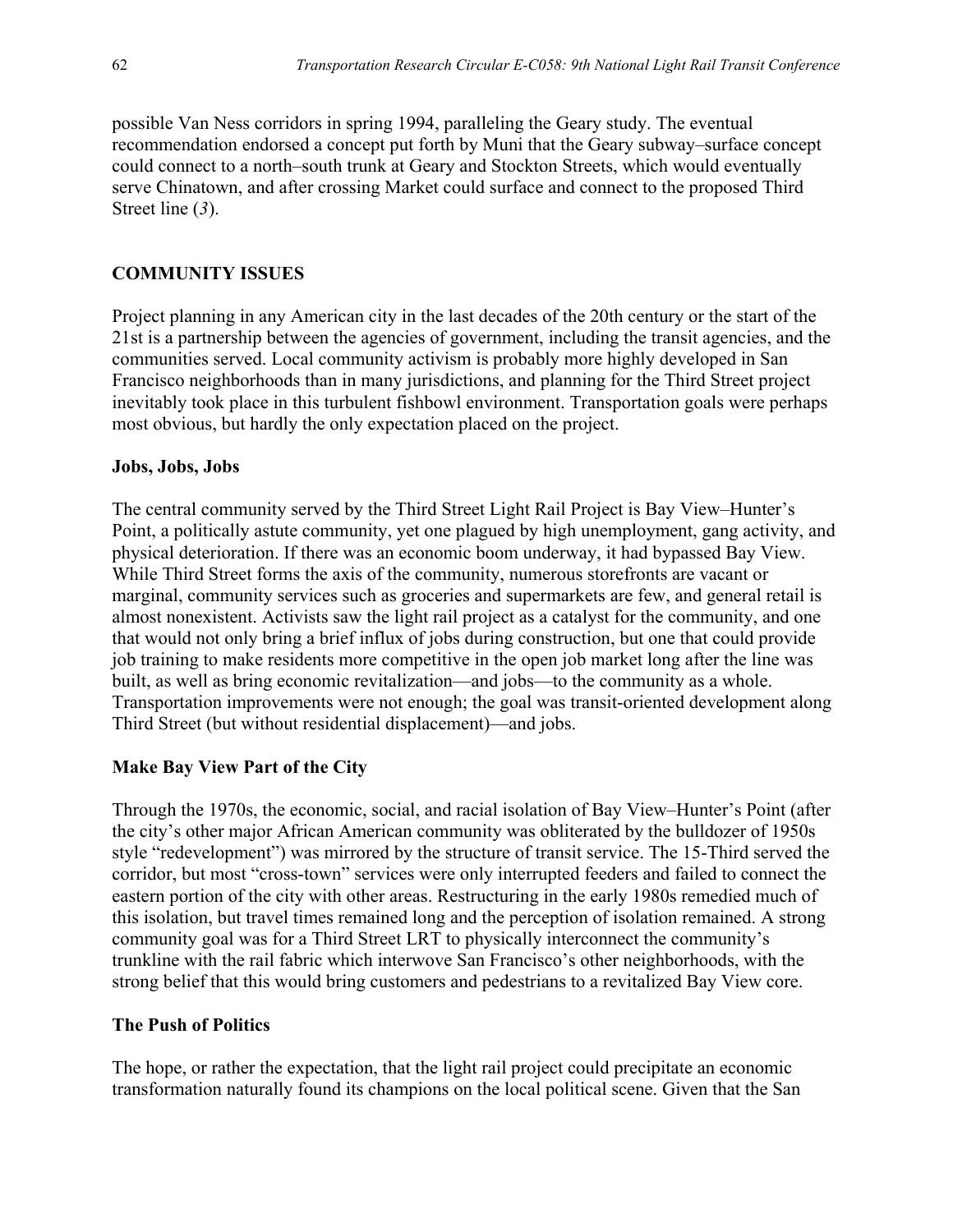Francisco County Transportation Authority, as administrator of San Francisco's half-cent sales tax, was the principal local funding source, it was only natural that the city and county Board of Supervisors, sitting as the Authority's board, would respond. This took the form of substantial pressure, both internally on the Authority board and externally on Muni as the implementing agency, to use the local sales tax money as 100% financing for a quickly implemented, locally funded project. Skip the EIS, no cumbersome federal process—let's build the thing!

The Municipal Railway, as well as Authority staff, found this alarming and foolish in the long term, as planners naturally wanted to leverage local funds against federal and state monies to stretch the Authority's \$900 million resource into as much as a \$4.5 billion dollar program, under the 80-20 match program still available in theory.

### **Visitacion Valley and Chinatown**

Lest this sound like a project with universal support and the only dialogue being whether to build it quickly or deliberately, dissent started to emerge from the Visitacion Valley community just south of Bay View–Hunter's Point. Bay View, as noted, was home to a large African American community, largely born of the jobs of World War II's Naval Shipyard and reinforced by the redevelopment of the Western Addition cited above. Visitacion Valley harbors another strong ethnic community, this one of several Asian communities in San Francisco that evolved as satellites of crowded Chinatown. With shops and family ties to Chinatown itself, community leaders in Visitacion Valley started to note that the proposed Third Street LRT line running south along Bayshore Boulevard would both fail to serve the heart of Visitacion Valley to the west, but would also sever the 24-h, 7-day-a-week connection between the two parts of the Asian community afforded by the 15-line bus. As systems-level planning evolved toward preliminary design, these voices became increasingly shrill. Third Street Light Rail was not yet a done deal.

### **What About Geary?**

A last lingering concern, if only for the planners, concerned the Geary corridor. As mentioned, enthusiasm for the Bayshore Third Street project eclipsed interest in a Geary project as systems planning wound down, but from a planner's perspective, the 80,000 riders of a Geary project ensured the desirability of an eventual Geary project's still being achieved. Was there any way to advance a Geary agenda from within the parameters of a Third Street project?

### **NEW CENTRAL SUBWAY STRATEGY**

The largest public meeting held until that point was the meeting at which over 200 residents of the Visitacion Valley community had been gathered in opposition to the project, but out of this Muni developed the strategy that has led to implementation of the project.

As described, Visitacion Valley residents protested that while Third Street would receive a shiny new light rail line, they would be deprived of their direct access via Muni's 15-line between their community and Chinatown. The solution was in the refinement of the Bayshore Light Rail Project into a two-phase project, as shown in [Figure 2.](#page-6-0) 

Phase 1 would consist of the project as it had been defined to date: a "Third Street Light Rail Project Initial Operating Segment" between the Bayshore Caltrain Station and King Street,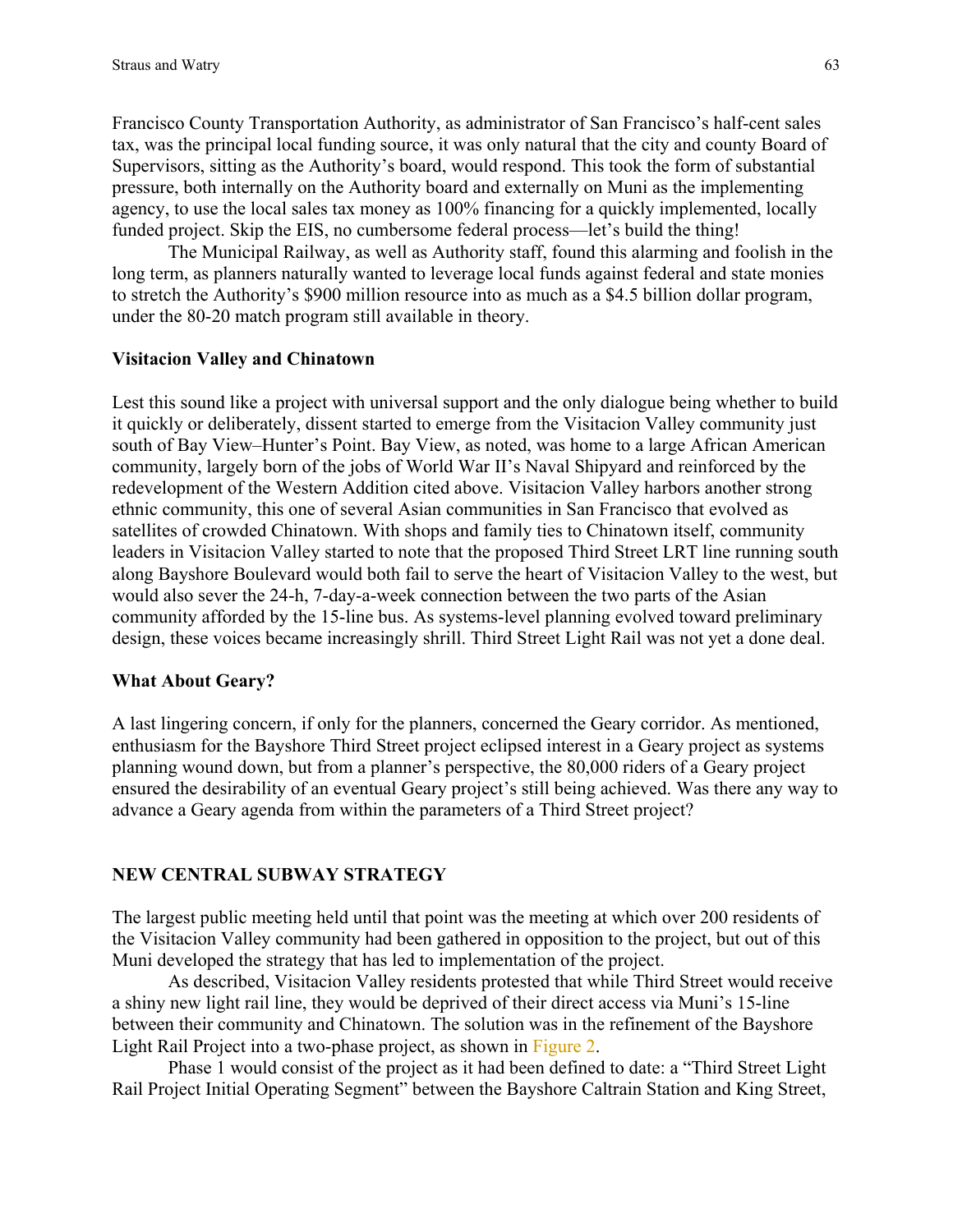<span id="page-6-0"></span>

**FIGURE 2 The Third Street light rail project. (Solid line indicates Phase 1IOS; dashed line indicates Phase 2 NCS.)**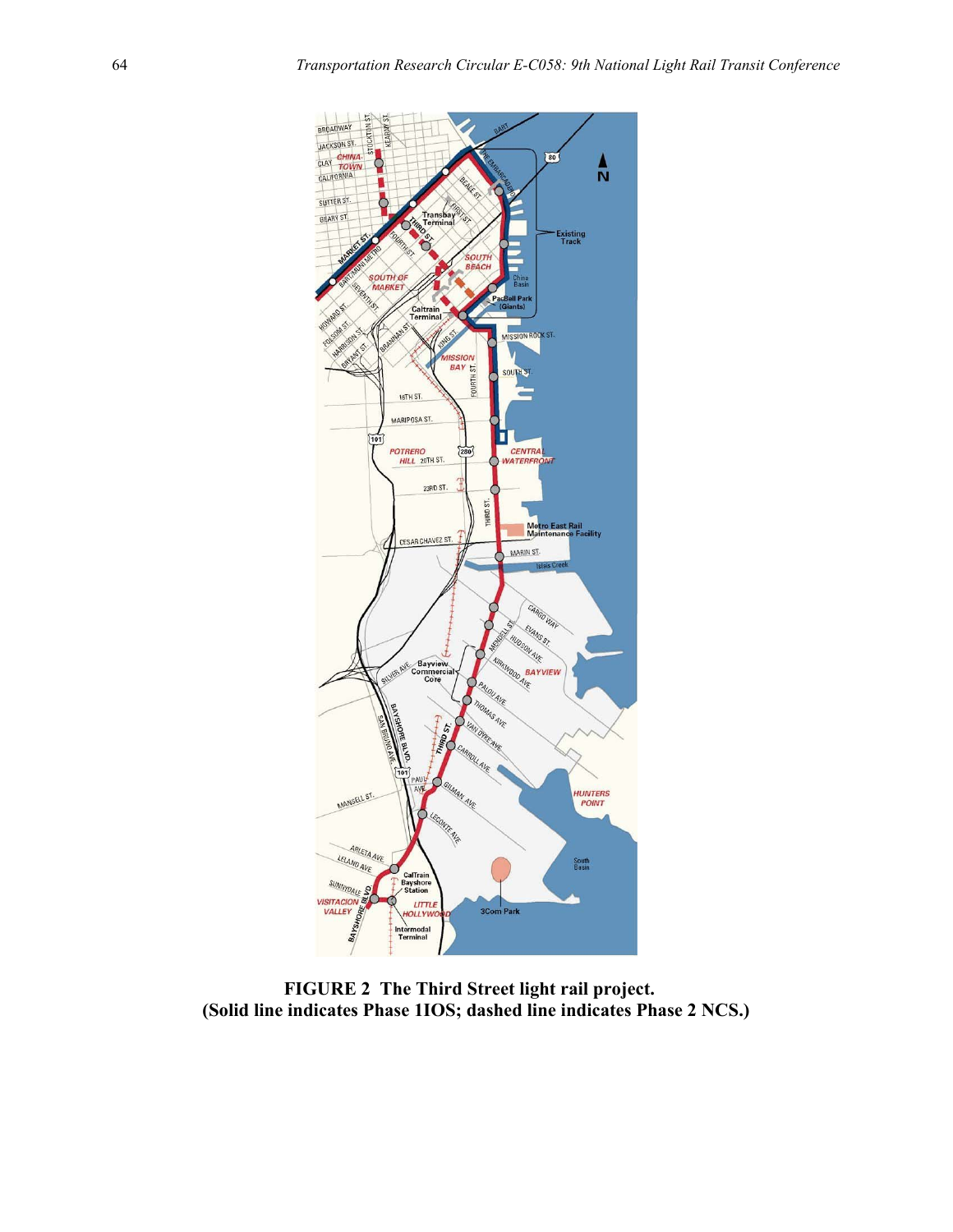where it would connect to Muni's existing light rail Muni Metro System. During this phase, another bus route, the 9X San Bruno Express, which shared the 15-line's Visitacion Valley routing, would be expanded from part-time (weekday-daytime) to daily, 20-h service, to address the immediate concerns of Visitacion Valley's Asian community. Extensions at each end would further maintain coverage to San Francisco City College at the south end, and Fisherman's Wharf at the north.

But the project would be proposed to include a Phase 2 which would extend from King Street northwest into a "New Central Subway" under Third Street, passing the Moscone Convention Center, crossing Market Street, serving the Union Square retail and hotel district, and continuing into Chinatown.

In fact, this would be the downtown portion of the Four Corridors plan. It would construct the keystone portion of an eventual Geary corridor project, and as much of the Chinatown subway as funds and politics would permit. (Since "Chinatown" was a lower priority than "Bayshore" and "Geary" under Proposition B, the Transportation Authority insisted only a one-station link as far as Clay Street could be considered as part of an initial "Bayshore" project.). This would not only mesh with the city's grid route system, but would offer the Visitacion Valley community the restoration in the mid-term of their Chinatown connections as an extension of the nearby rail service.

It would furthermore bring a new community, Chinatown itself, into the constellation of support for the emerging Third Street project. So rather than trying to advance a project primarily supported by one established community (Bay View–Hunters Point) and the developer of Mission Bay, that initial Third Street surface line had the potential to be supported by a series of constituencies lined up along the entire eastern half of the city: Visitacion Valley, Little Hollywood, Bay View–Hunters Point, Mission Bay, various downtown interests (convention, retail, and hotel businesses), Chinatown, and even supporters of the Geary subway-surface proposal.

It would further allow Muni to pursue a funding strategy under which the Third Street Initial Operating Segment (IOS) would be built as quickly as possible using 100% local Proposition B funds, but a federal "Letter of No Prejudice" would be sought under which federal funds could subsequently be awarded to construct the more costly New Central Subway (NCS) project, leveraged by the full \$584 million cost of the IOS.

Muni began a process to move the Third Street line into implementation. An major investment study, EIS, and EIR process was undertaken, which resulted in a draft EIS/EIR in 1998. A Locally-Preferred Alternative was selected in June 1998. In March 1999, FTA issued a Record of Decision (ROD) for Phase 1 of the Third Street project, the IOS. FTA did not issue a ROD for Phase 2 of the Third Street project at that time.

While the two phases of the Third Street project had been intended to follow in rapid succession, funding issues within the region about the use of FTA Section 5309 New Starts funds pushed the phases further apart. Muni originally planned to build the entire Third Street corridor project using a mix of local and New Starts funds. At this time, however, BART had a commitment from FTA for New Starts funds through 2007, and FTA would not approve two New Starts projects for funding at the same time within the region. Therefore, a regional agreement was reached which split Muni's Third Street project more formally into two elements, and allowed the first component, the Phase 1 IOS, to proceed with local funds. The Phase 2 NCS would proceed later with New Starts funds after BART's extension to San Francisco International Airport was completed. This decision has continued to have ramifications for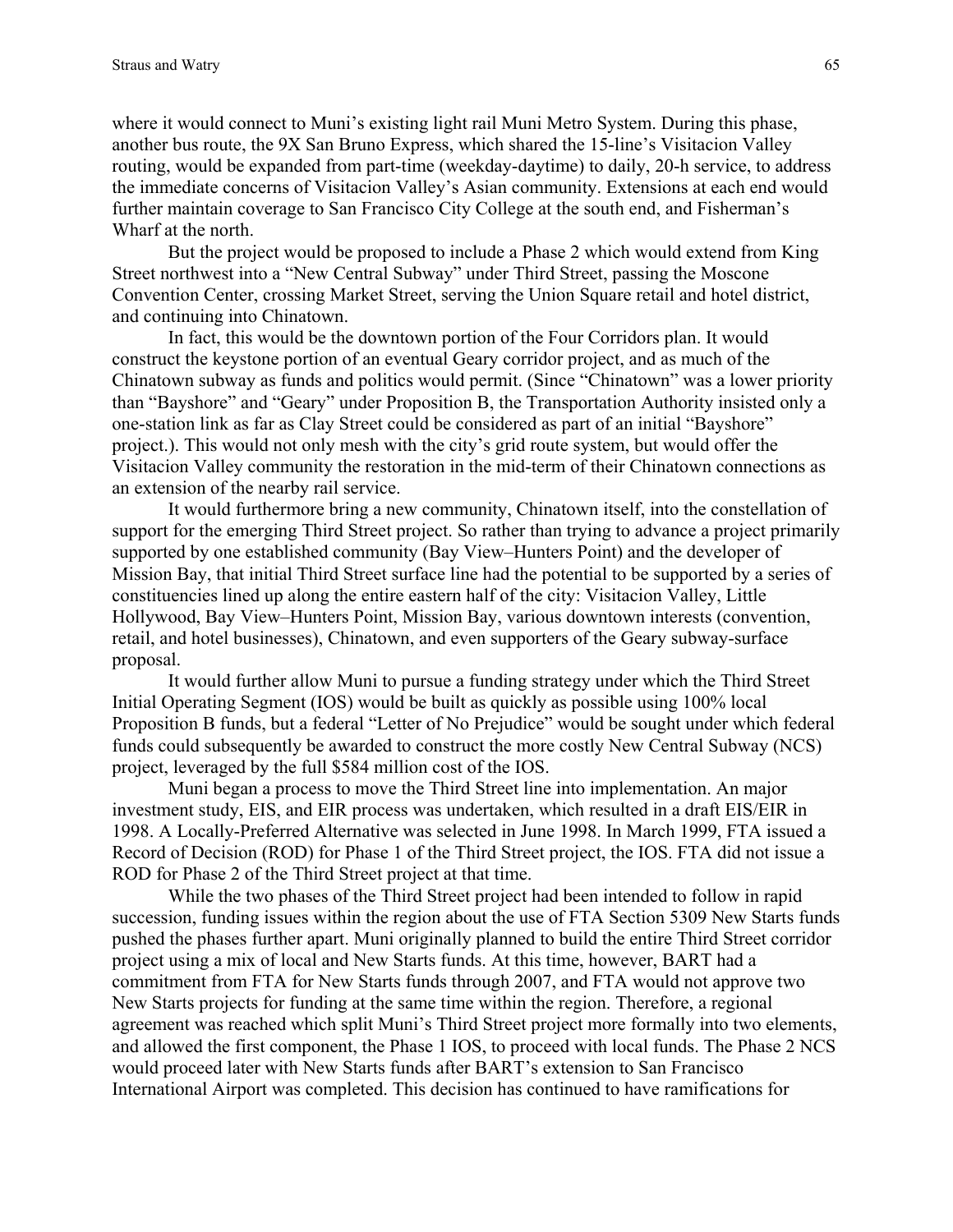Muni's project to this day. The main issue is that FTA has not allowed local funds spent on Phase 1 to be credited as match to the New Starts funds in Phase 2 as originally intended. This has become more of an issue as FTA has increased the match requirement incrementally. Muni is currently seeking legislation that would instruct FTA to credit the local funds in Phase 1 to match the New Starts funds in Phase 2, in much the same way that Las Vegas has done.

### **REFINING THE PROJECT**

### **Jobs, Jobs, Jobs**

From the beginning of the project, a focus of the community in the Third Street corridor has always been on the creation of jobs for local and minority businesses and individuals. Muni took this concern seriously, and has worked throughout the project to develop appropriate methods for ensuring that project work is done, as much as possible within federal regulations, by local and minority business enterprises, and that project contractors consider hiring local workers to fill vacancies. Muni initiated three programs to assist local businesses and individuals:

1. Community Employment, Recruitment, and Training program to identify Third Street construction-related job opportunities. The program, administered by the San Francisco Private Industry Council with the assistance of local community-based organizations, helps local residents prepare and become placed in these positions.

2. Small Enterprise, Recruiting, and Subcontracting program to assist local businesses in obtaining surety bonding, and to support subcontractor lines of credit.

3. Community Outreach Program to provide information and outreach throughout the community about the project, as well as maintain a Plan Room, to allow local contractors to obtain assistance in preparing bid documents.

In addition, Muni decided to use an alternative method of contracting for the construction of the Metro East Maintenance Facility, which would increase local subcontractor opportunities. Muni is using a construction manager/general contractor process for Metro East facility construction, which will increase the number of opportunities for smaller contractors to competitively bid on smaller packaged project components throughout the term of the contract.

### **Mission Bay**

Mission Bay is a project of the Catellus Development Corporation (formerly Santa Fe Southern Pacific Real Estate Company) primarily on the site of the Southern Pacific Railroad's former San Francisco terminal rail yards. The development spans approximately 300 acres, about 1 mi south of the San Francisco CBD. Plans include mixed use development with about 1.5 million gross square feet of retail, 6000 residential units, a 43-acre University of California at San Francisco medical campus, and 5.65 million gross square feet of research and development, light industrial and office space (*4*).

Initial planning for the Third Street corridor envisioned a line which continued along alignment of King Street, swinging east adjacent to Owens Street parallel to the Caltrain, formerly Southern Pacific, commuter-rail tracks. One advantage was averting crossing bridges over Mission Creek channel, which remained a navigable waterway with just enough traffic to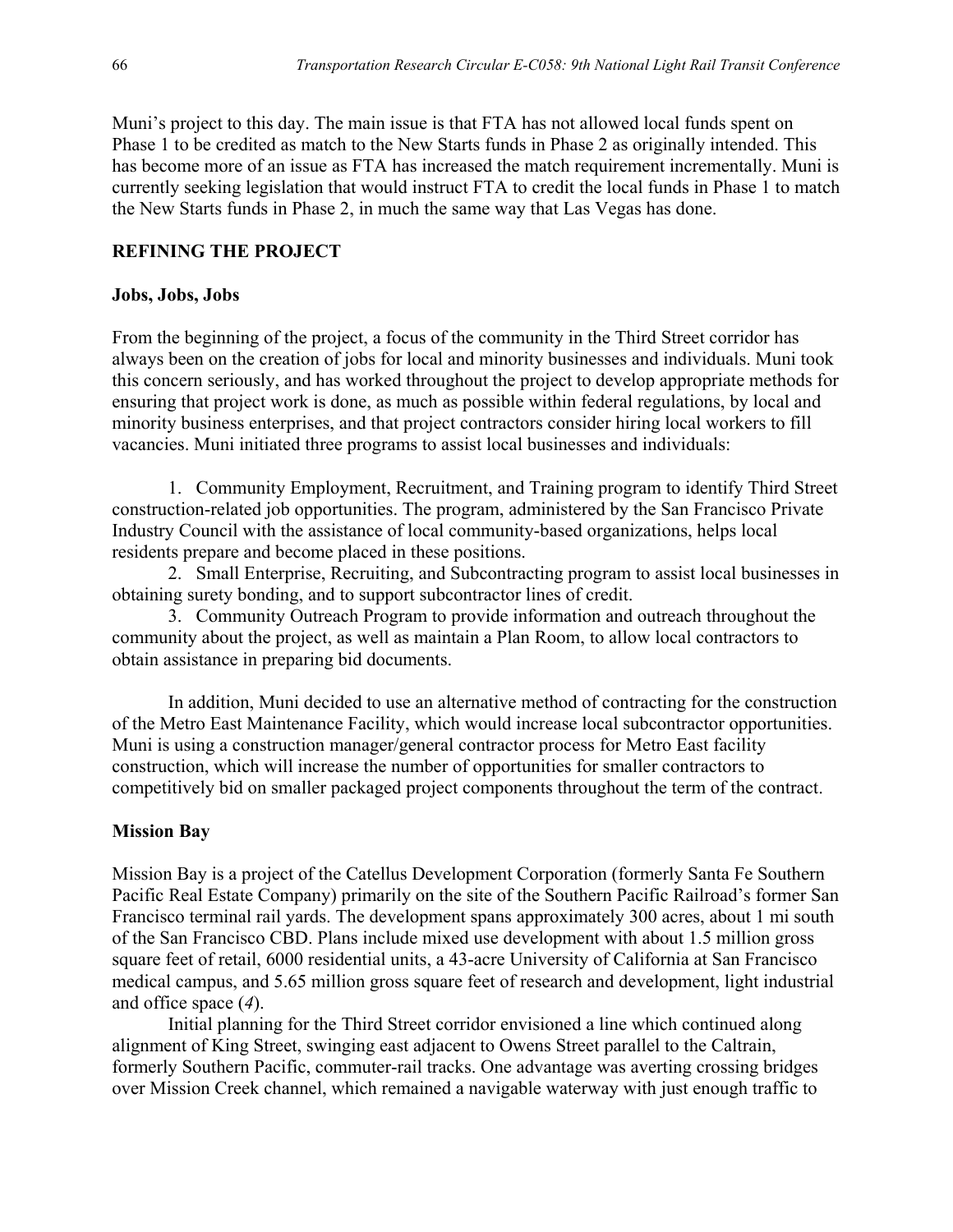require lifting bridges and raise concern about the resultant schedule interruptions. Secondly, this alignment facilitated connection to the Caltrain right-of-way to provide the Bayshore rapid transit service described earlier.

But as development plans for the Mission Bay project progressed, it became apparent that this alignment would miss the relatively high density development along this portion of Third Street, in favor of low-density research and perhaps even industrial facilities along the King-Owens alignment. And when the Caltrain right-of-way alignments were discarded in favor of Third Street itself, this benefit too became moot. When finally Catellus began to covet the rail yard site adjacent to the King–Owens alignment, the shorter route along Third Street had too many obvious benefits despite the bridge interruptions, and even the frequency of those occasions had abated over the intervening years. The switch to a Third Street alignment through Mission Bay was a win-win situation. (A jog at the north end over the Fourth Street bridge, not the bridge over Third Street itself, would serve the Caltrain terminal and better avoid traffic congestion at the San Francisco Giants' Pac Bell Park.)

#### **Ridership and Travel Times**

San Francisco is a largely developed city with high transit ridership and a congested core. The Third Street Light Rail Project will serve an existing market drawn largely from 25,000 present riders of line 15–Third, plus increasing volumes of trips generated largely by Mission Bay. By the time of the IOS line's opening, Mission Bay is expected to generate approximately 20,000 additional daily transit trips, which will largely be served by the Third Street rail line (*4*).

As was stressed earlier, the Third Street line does not stand in isolation, but will function and attract the ridership expected in part because it is still but one line in Muni's network, connected to a rich fabric of cross-town services at almost every stop. This connecting network for the most part is already in place as part of the current bus system, and will only require minor modifications to integrate with light rail. [Figure 3 i](#page-10-0)llustrates the bus network, which is an inseparable component of the project.

Including connecting trips, corridor ridership of 66,000 in 1996 was projected to increase to 136,000 on the IOS by 2015, or 143,000 with the NCS, though the economic downturn has slowed the Mission Bay project and suggests 2015 volumes may fall about 10,000 short of those figures. Light rail ridership on IOS was projected as reaching 71,000 by 2015 and 92,000 with the NCS, though again a slowed pace of Mission Bay development will defer the attainment of those projections. Ridership is summarized in [Table 1 \(](#page-10-0)*5*).

[Table 2](#page-11-0) summarizes transit trip times and shows significant reductions over future no project conditions, as well as over current travel times. Future conditions project deterioration of surface traffic conditions. Thus current comparisons show time savings in the 10% to 20% range, while future time savings are in the 20% to 30% range. (These are for total trip times, not just invehicle times.)

Trip time reductions have been estimated at various stages of the planning process, but unfortunately do not exist as one fully consistent set at this juncture. Initial work for environmental documentation estimated average trip time savings of 4.0 min for the IOS and 6.9 min for the NCS phase. Subsequent refinements for FTA reporting derived the following net user time savings for the IOS relative to the TSM alternative, and for the NCS relative to the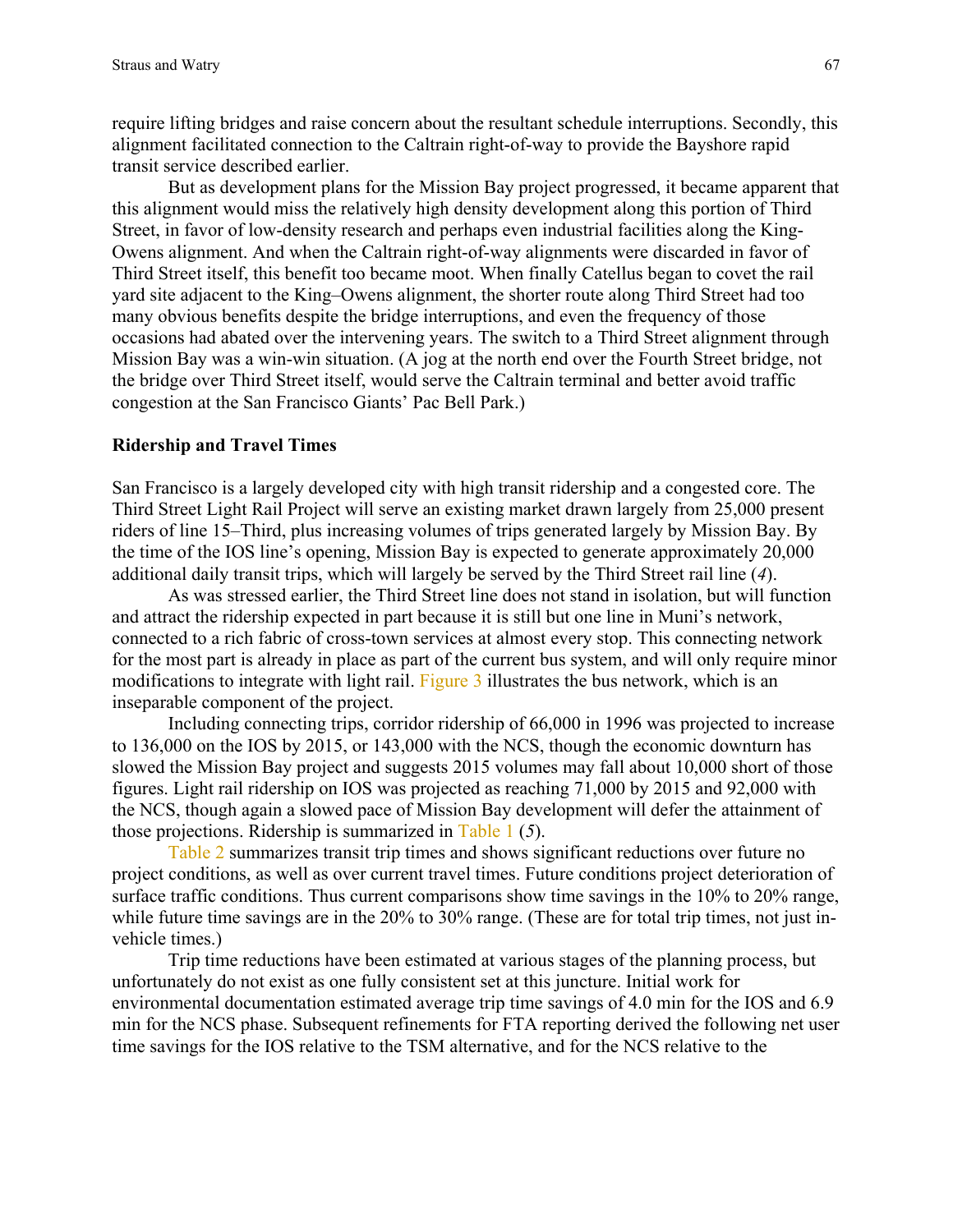<span id="page-10-0"></span>

**FIGURE 3 IOS bus service plan.** 

| <b>LRT/BUS LINE</b>                  | <b>EXISTING</b><br>(1996) | 2007<br><b>IOS</b> | 2020<br><b>IOS</b> | 2020<br><b>NCS</b> |
|--------------------------------------|---------------------------|--------------------|--------------------|--------------------|
| <b>Light Rail Lines in Corridor:</b> |                           |                    |                    |                    |
| Embarcadero Ext. (1998)              | n/a                       | 7,238              | 9,050              | 2,020              |
| Third Street LRT                     | n/a                       | 39,834             | 71,010             | 92,110             |
| <b>Subtotal</b>                      | n/a                       | 47,072             | 80,060             | 94,130             |
| <b>Bus Lines in Corridor:</b>        |                           |                    |                    |                    |
| Line 15-Third                        | 25,050                    | n/a                | n/a                | n/a                |
| Lines $9X$ , $9AX$ , $9BX$           | 14,330                    | 14,330             | 21,780             | 18,200             |
| Lines 30, 45                         | 26,640                    | 26,640             | 31,770             | 25,880             |
| Shifts from 15 to other lines        | n/a                       | 1,500              | 4,480              | 4,480              |
| <b>Subtotal</b>                      | 66,020                    | 42,470             | 58,030             | 48,560             |
| <b>TOTAL IN CORRIDOR</b>             | 66,020                    | 89,542             | 138,090            | 142,690            |
|                                      |                           |                    |                    |                    |
| Increase over existing:              | n/a                       | 23,522             | 72,070             | 76,670             |

**TABLE 1 Estimated Weekday Transit Ridership** 

Notes: "2007" figures were initially projected as 2003; this adjustment represents a 2002 estimate of delayed Mission Bay development. Similarly, "2020" figures were presented in the EIS as 2015. Table adapted from *Third Street Light Rail Project FEIS/FEIR*. Data are drawn from *Third Street Light Rail Project FEIS/FEIR*; *Travel Demand Forecasting Results Working Paper*, and *Mission Bay Muni Service Extension Strategies* reports. Projections for "2007" for bus lines other than line 15 were not prepared; estimates in table are inferences drawn from other entries.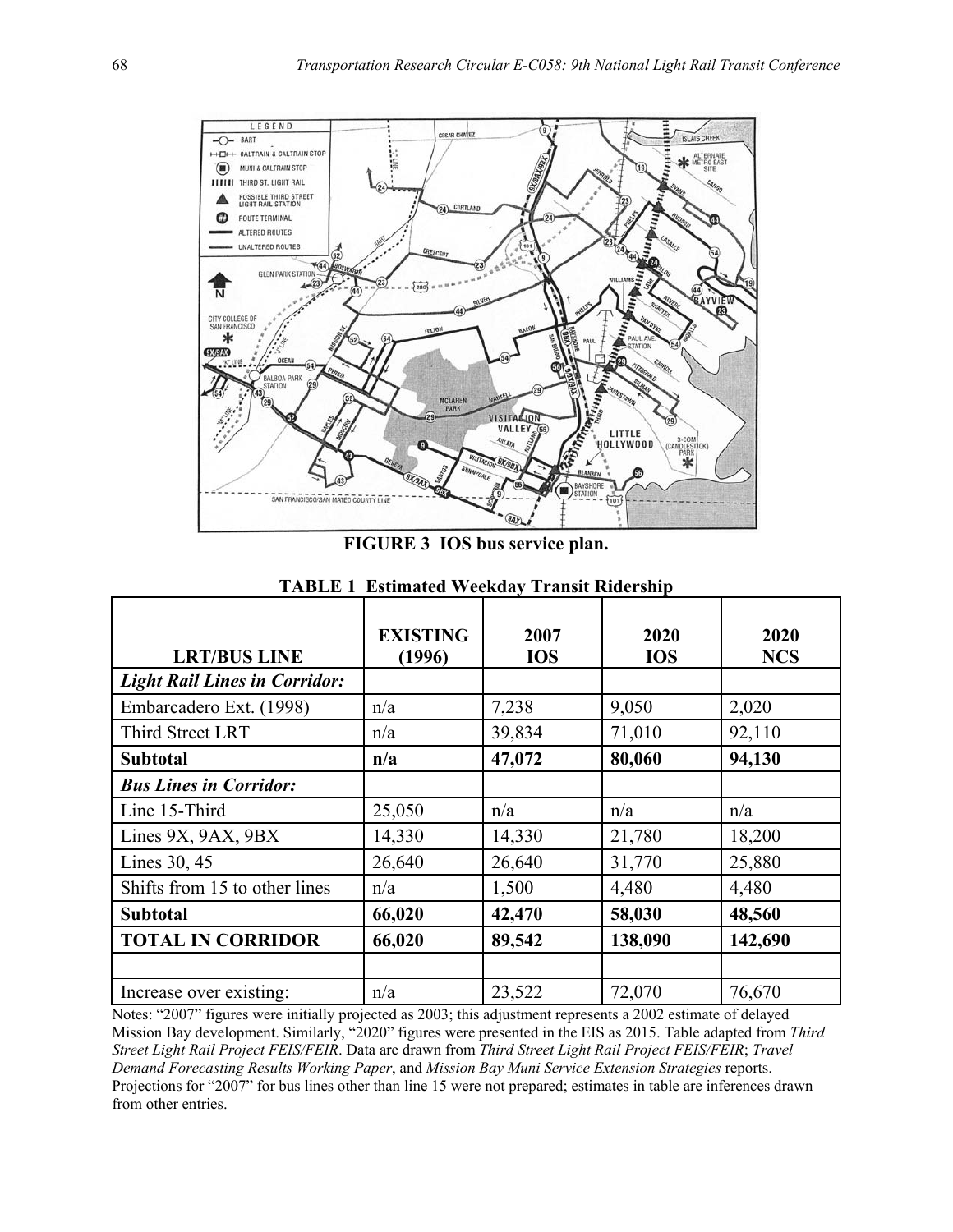<span id="page-11-0"></span>

| <b>ORIGIN-DESTINATION</b>                                        | <b>EXISTING</b><br>(1996) | 2020<br><b>NO BUILD/TSM</b><br><b>ALTERNATIVE</b> | 2020<br><b>Phase 1</b><br>(IOS) | 2020<br><b>Phase 2</b><br>(NCS) |
|------------------------------------------------------------------|---------------------------|---------------------------------------------------|---------------------------------|---------------------------------|
| Arleta/Bayshore-Third/Market                                     | 36/45                     | 42/51                                             | 31/44                           | 27/40                           |
| Third/Palou-Montgomery/Market<br>(IOS) Third/Market (NCS)        | 30/44                     | 30/44                                             | 24/38                           | 19/33                           |
| Arleta/Bayshore-Stockton/Clay                                    | 49/61                     | 49/61                                             | n/a                             | 30/44                           |
| Third/Palou-Stockton/Clay                                        | 36/50                     | 36/50                                             | n/a                             | 22/37                           |
| Arleta/Bayshore-<br>Montgomery/Market (IOS)<br>Main/Market (NCS) | 42/54                     | 42/54                                             | 29/42                           | n/a                             |
| Third/Palou-Main/Market                                          | 30/47                     | 30/47                                             | 22/36                           | n/a                             |

**TABLE 2 In-Vehicle and Total Transit Travel Times for Selected Third Street Corridor Transit Trips (Times in Minutes)**

Notes: First number represents in-vehicle travel times; second number represents total point-to-point travel times. "2020" figures were initially projected as 2015 in EIS; this adjustment represents a 2002 estimate of delayed Mission Bay development. Table adapted from *Third Street Light Rail Project FEIS/FEIR*. Data are drawn from *Third Street Light Rail Project FEIS/FEIR*; *Travel Demand Forecasting Results Working Paper*, and *Mission Bay Muni Service Extension Strategies* reports.

IOS. (Again, the reader is warned that the numerical bases of these two estimates are unfortunately not entirely consistent with one another, the NCS estimate incorporating later refinements.)

| <b>IOS</b> | 4,293 daily hours  | $1,343,709$ annual hours (over TSM) |
|------------|--------------------|-------------------------------------|
| NCS        | 13,320 daily hours | $4,169,160$ annual hours (over IOS) |

Costed at a user travel time value of \$11.70, as recommended by FTA when environmental documentation was prepared, the annualized value of these savings to users is estimated as:

| IOS        | $1,343,709$ annual hours | \$15.7 million per year (over TSM) |
|------------|--------------------------|------------------------------------|
| <b>NCS</b> | $4,169,160$ annual hours | \$48.8 million per year (over IOS) |

# **Signal Priority and Semi-Exclusive Right-of-Way**

Visitors to San Francisco since the 1970s have puzzled over the one 10-block stretch of semiexclusive median treatment (i.e., a transit-only exclusive median, but one still interrupted by cross streets) on a portion of the N-Judah line, not repeated elsewhere in the system. At the time, community opposition, primarily concerned with driveway access and on-street parking, prevented expansion of this approach. Community support for transit-priority applications has since become far more (but, no, not universally) acceptable, and hence transit rights-of-way have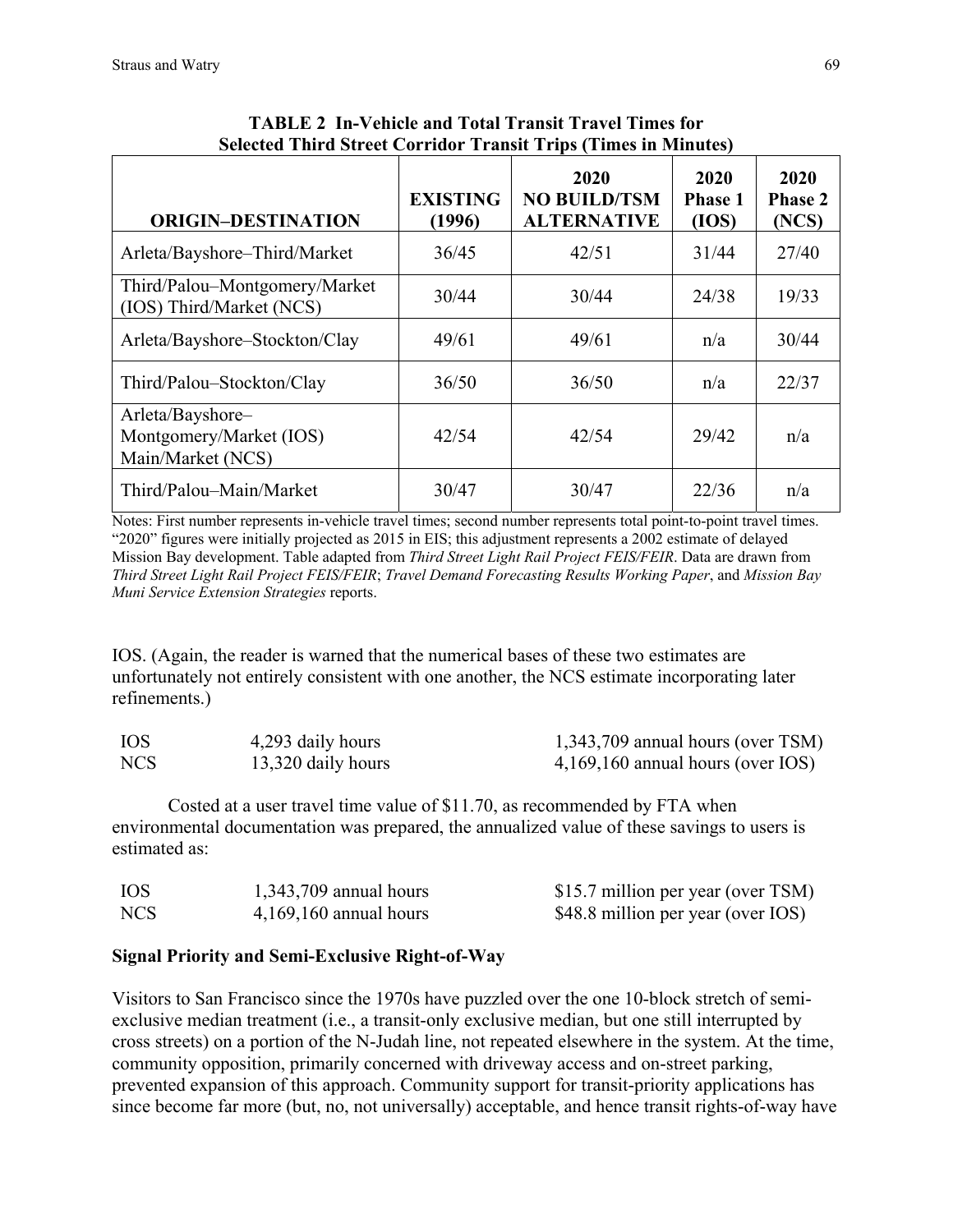become generally accepted for rail expansion programs on city streets, and are likely to characterize future bus rapid transit projects on city streets, too.

Thus the community accepted the concept of a transit median for the Third Street project (illustrated in Figure 4), even recognizing the traffic impacts this would have by reducing three traffic lanes to two on a busy truck corridor. Many residents even viewed this as positive in that it might force reduction of traffic volumes.

The only exception came in the Bay View commercial core, a nine-block stretch in which the community sought widened sidewalks with pedestrian amenities. The compromise was to accept shared traffic operation in these nine blocks, light rail operating in one of the two traffic lanes, with the remaining street width given to the widened sidewalks (see [Figure 5\)](#page-13-0).

Similarly, all signals along Third Street will be signalized (many are now two-way arterial stop signs for cross-traffic) specifically so that transit can be given pre-emptive control over the length of the project. Muni's LRVs are outfitted with Vetag controllers and the Vetag technology is being utilized for signal pre-emption.

#### **Stops and Stations**

It is undeniable that Muni remains in many ways a "streetcar" system, and this will remain true of the Third Street line. Muni's service standards for its bus system call for stops every 800 to 1000 feet. This stop spacing was expanded somewhat for light rail, but the project's 19 surface stations remain a pedestrian-friendly four blocks and 1,000-1,200 ft apart on average. All are



**FIGURE 4 Third Street trackway design, with side platform station.**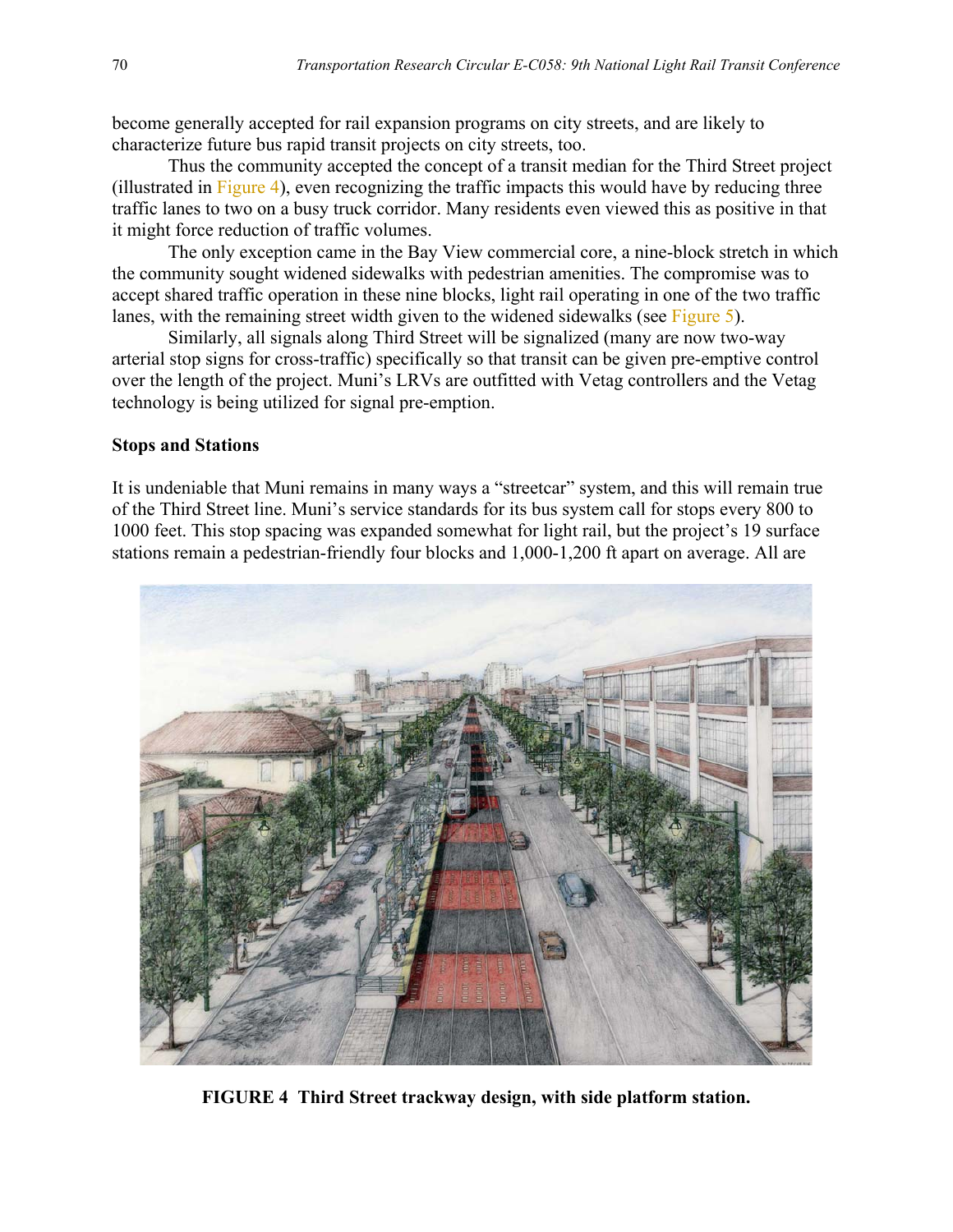<span id="page-13-0"></span>

**FIGURE 5 Bay View commercial core treatment at Palou–Oakdale Station.** 

high-level, with ramp entry at one or both ends wherever feasible. Most stations are center island platforms, but a number of stops in the Bay View district are paired side platforms. While this obviously results in slower operation, less frequent stops would require retention of a local bus service, a financial and physical impossibility. Being a pedestrian-scaled city has its price.

### **Proof of Payment Fare Collection**

Muni initiated Proof-of-Payment (POP) fare collection incrementally in the 1990s on the existing LRT system. Muni has developed a hybrid approach to POP that incorporates Paid Areas within subway stations with barrier fare collection, and POP surface operation in which passengers can still pay fares onboard the first car of each train of LRVs at surface stops, or board any door if they already have POP. Roving inspectors enforce the regulations. The Third Street line was designed from the start to incorporate Muni's hybrid features, which means that high-volume stations will have ticket vending machines (TVMs) available for fare prepayment, but at lowvolume stations, passengers needing to pay a fare will be able to pay onboard the cars. Surface station platforms are not considered Paid Areas, and passengers are not subject to inspection on these platforms.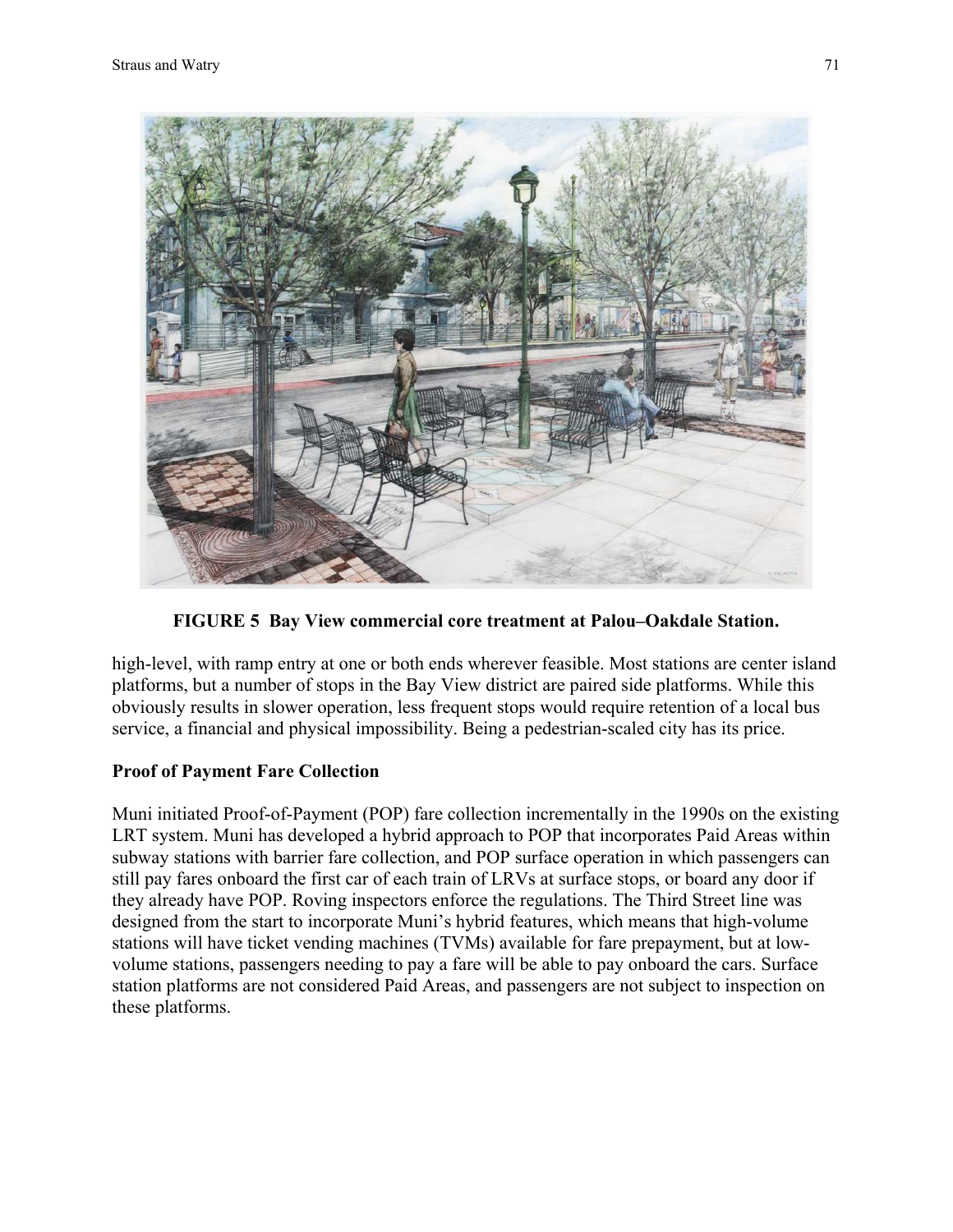#### **High-Floor Versus Low-Floor**

When Muni's initial Market Street subway was designed in the late 1960s and early 1970s, it was laid out as a high-floor platform facility, to facilitate boarding from a level floor. Similarly, the vehicles eventually designed to serve it used a surprisingly successful and reliable high-low step design to serve either the high-level subway platforms or street level surface stops. At the time, today's low-floor light rail car had not yet been invented.

But when planning commenced for the Third Street project, low-floor cars now existed and offered some very attractive features. Community members along Third Street were very concerned that massive, high-platform stations could form a barrier between the two sides of the future revitalized neighborhood commercial street they foresaw. Less intrusive low-level platforms, served by low-level cars were a very attractive alternative. From a planning perspective, low-level cars and platforms also simplified wheelchair accessibility from platforms in blocks too short to accommodate ramps at each end.

A concept was developed to through-route Third Street service with the N-Judah line. Lowering a portion of the platform at the downtown subway stations was shown by an engineering feasibility study to be less problematic that it might seem, and providing accessibility at all N-line stops offered an obvious attraction to disabled transit users over the occasional high-block mini-platforms provided only at major stops.

While this low-floor concept was given serious consideration, a decision was eventually made, however, to stick with a uniform fleet of high-floor LRVs. Principal concerns were to simplify maintenance requirements, as well as to retain a fleet of vehicles which could serve all lines, and certainly simplify the capital construction program for the IOS.

#### **Metro East Light Rail Maintenance Facility**

Muni's current LRV maintenance facility, Green Division, is overcrowded and sorely in need of relief in order to function effectively. Muni could not even consider building a new light rail line without increasing maintenance and storage capability, and given that Green Division is hemmed in on all sides by development, Muni had to find a location for a new maintenance facility. After several alternative locations had been considered and rejected, Muni settled on a site for the new Metro East Light Rail Vehicle Maintenance and Operations Facility along the Third Street project corridor, in the vicinity of Illinois and 25th Streets. This new facility is currently under construction, and will be able to store, maintain, and operate up to 100 LRVs.

#### **CONSTRUCTION STATUS AND OPENING DAY: FALL 2005**

After years of planning, it is always exciting to move into actual project construction and implementation. All segments of the Surface Rail Alignment for Third Street are under construction as of this writing (July 2003), and the 15 LRVs needed to operate the IOS have been purchased and delivered. The Metro East facility is scheduled to begin construction in Fall 2003, and opening day for revenue operation on the line is scheduled for Fall 2005.